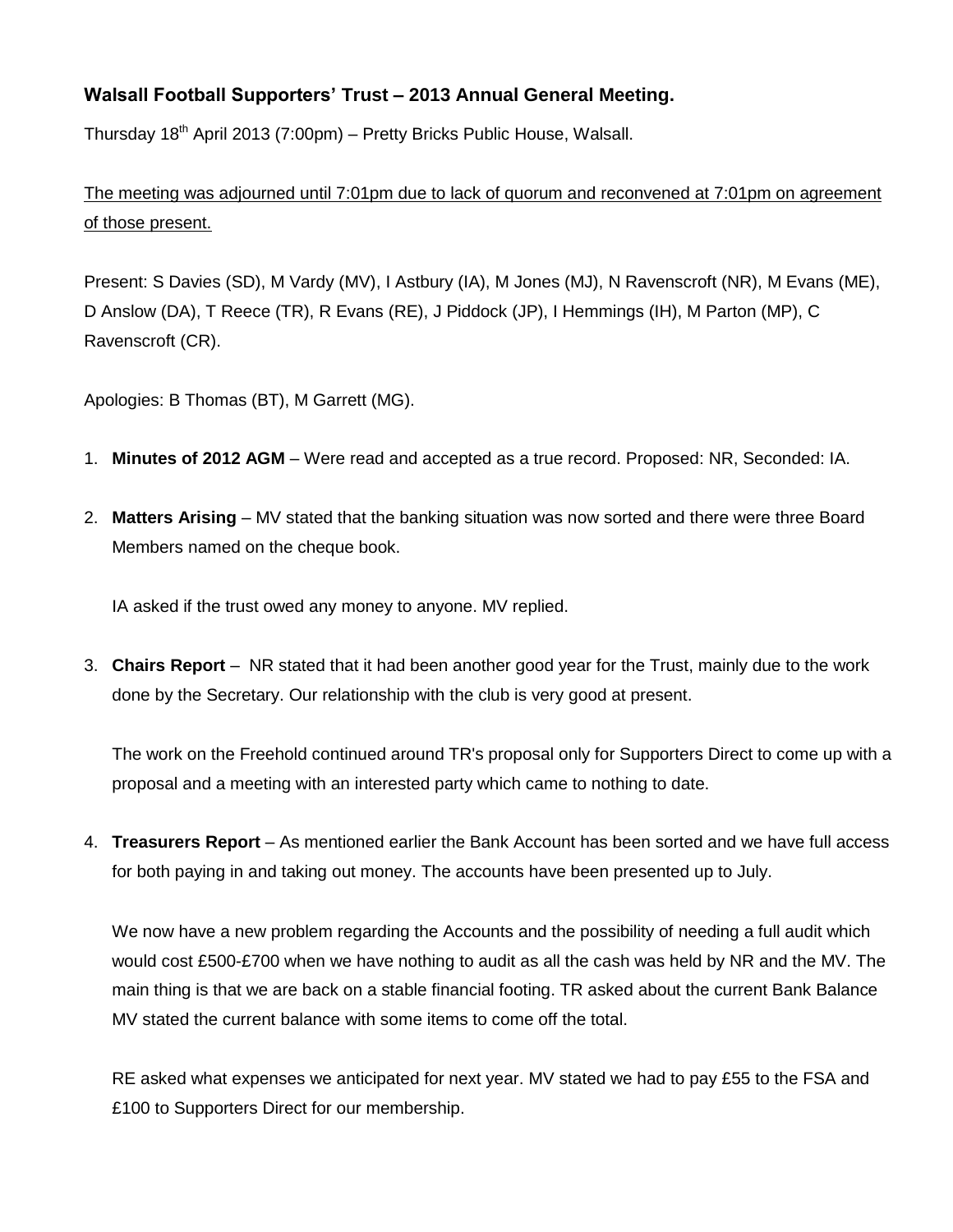5. **Membership Secretary Report** – 134 total members consisting of 71 Annual, 44 Life, 5 Corporate and 19 Honorary Members. RE stated that we still had 156 email addresses but the mailing list is weak, the move to Microsoft Outlook has made it easier to work within the database but improvements are planned. The Membership drive was poor at the start of the season, we had more new members joining for the first time but not so many renewals.

We have made it easier for people to pay membership with the Trust Bank details in the WFC Match Day Programme every week and we are looking to set up a PayPal account to make it easier still, but fees of 20p plus 3.4% may mean we need to set the cost at £2.25 to cover expenses.

*At this point the meeting was suspended due to an incident in which NR was slapped by one of the attendees. The perpetrator was removed from the meeting and after a short delay, the meeting resumed.*

BACS was discussed as a method of payment and the possibility of starting up online banking to help the members pay their fees.

6. **Secretary's Report** - It has been a frustrating season in many ways as the Trust work on the Freehold has gone up some blind alleys. Hopefully the latest investigations may bear more fruit.

We started the season on the back foot, membership suffering a fall in numbers at a time when the Trusts' public profile is at an all time high. This must be rectified in 2013-14 with an aggressive recruitment campaign.

Our Fans v Legends game and MJs' Sports Quiz again proved popular events and both will be repeated next season.

A popular addition to the Trust this season was the Former Players Association. It has been popular with the club, the players and fans alike. The Certificates of Achievement produced by DA and the photographs kindly donated by Walsall FC Club photographer Dave Linney have proved to be very popular. We are looking to develop this side of the Trust further next season with the help of Mick Evans who has been very keen on the formation.

Within the remit of the FPA we have organised The Former Players Day, invited guests to the 125th Anniversary Match and had feedback into the Dinner Invites. We will also press on with the Former Player Visits next season.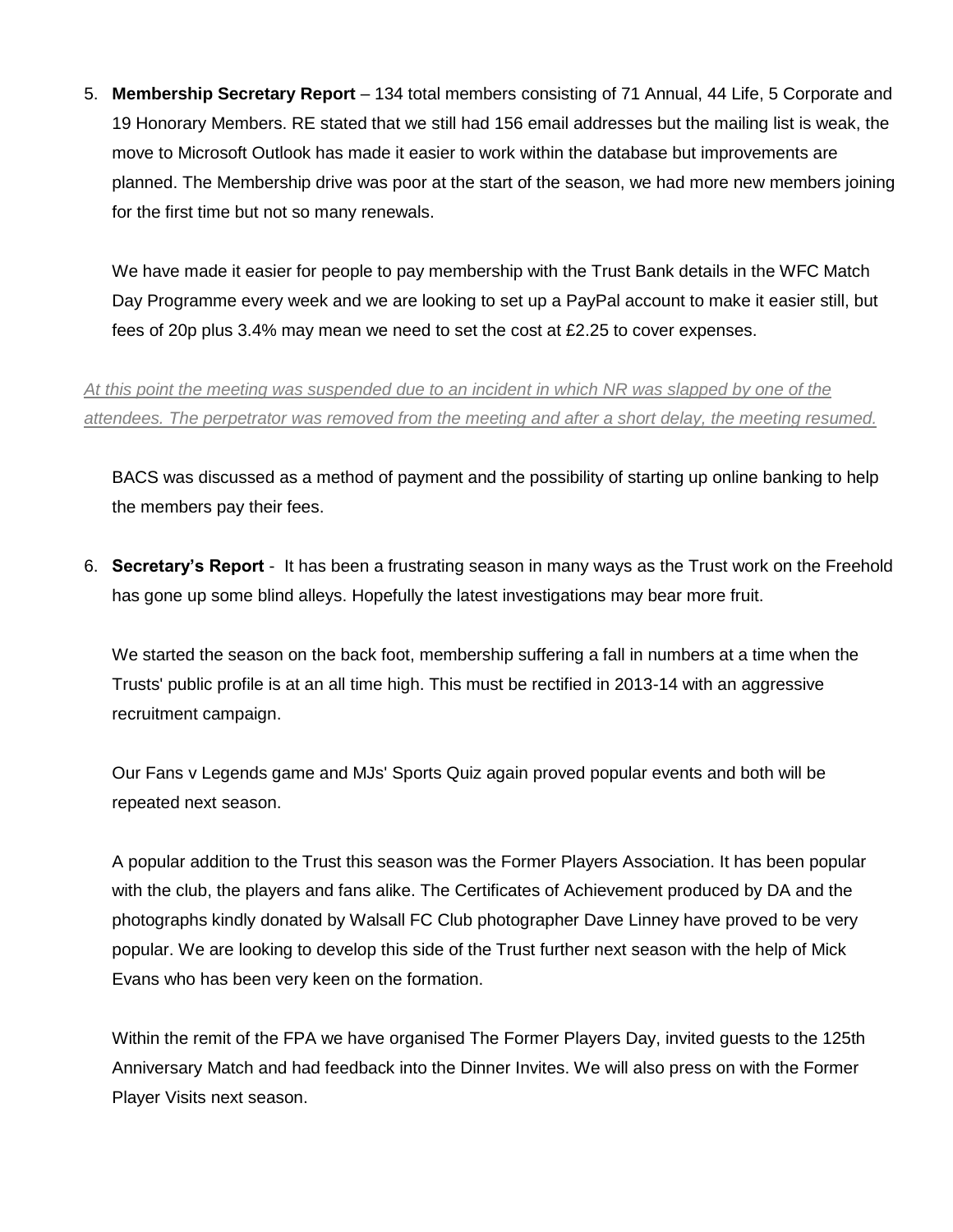In the absence of movement on the Freehold, we have increased our Charity work within the club and community. We helped the Gadsby Family hold their Bucket Collection for CRY and were able to top up their total to £800 with a donation from the Charity Match. This was later increased by National Power to £1200. We have also made donations to The Alzheimer's Society and Bryntysilio Outdoor Activity Centre.

Our Christmas Toy and Food Collection was again a stunning success as we were able to support no less than 4 local good causes. We again provided the Players of Walsall FC with toys to take on their annual visit to the Manor Hospital Children's Ward. Walsall Rainbows Children's Hospice were well catered for as were the Black Country Food Bank with toys and food. We also helped the Think Family Team at Walsall Council.

We were pleased to sponsor Febian Brandy's shirt strengthening our bond with the Club in doing so.

We have been involved in helping Centre Half Dean Holden to raise funds for The Meningitis Trust £1457.66 already raised so far with the End of Season Party to come.

DA has already secured a deal with Walsall Training Centre to sponsor the website hosting fees for the next 2 years and has been working on the New Model Rules that we will be hearing about later for which I would like to personally thank him. We have also had 4 editions of THE TRUST Newsletter which has been very well received. We will be making this available to everyone in future so they can see what we are doing as a Trust and are planning sending out a questionnaire to see what Walsall fans want from the Trust.

We cannot please everyone all of the time but we can try!

- 7. **New Model Rules** DA explained the reasons for these being written and the implications should we chose to reject the proposal. The Board recommended that the new rules be implemented and the vote unanimous. The paper copy was then signed by 4 Board Members and will be located at the Trust's registered address 159 Woodland Road, Stanton, Burton-on-Trent, Staffs, DE15 9TJ.
- 8. **Election of Officers** No new nominations had been received, all the existing Board Members were willing to continue so the whole Board were voted back en block for a period of three years as per our new rules. We do have two places available on the Board should we wish to add anyone at a later date.
- 9. **Any Other Business** MV proposed that we thank DA for his work this season and proposed a fixed Honorarium of £50 as a thank you for all his hard work; this was unanimously agreed, only for DA to